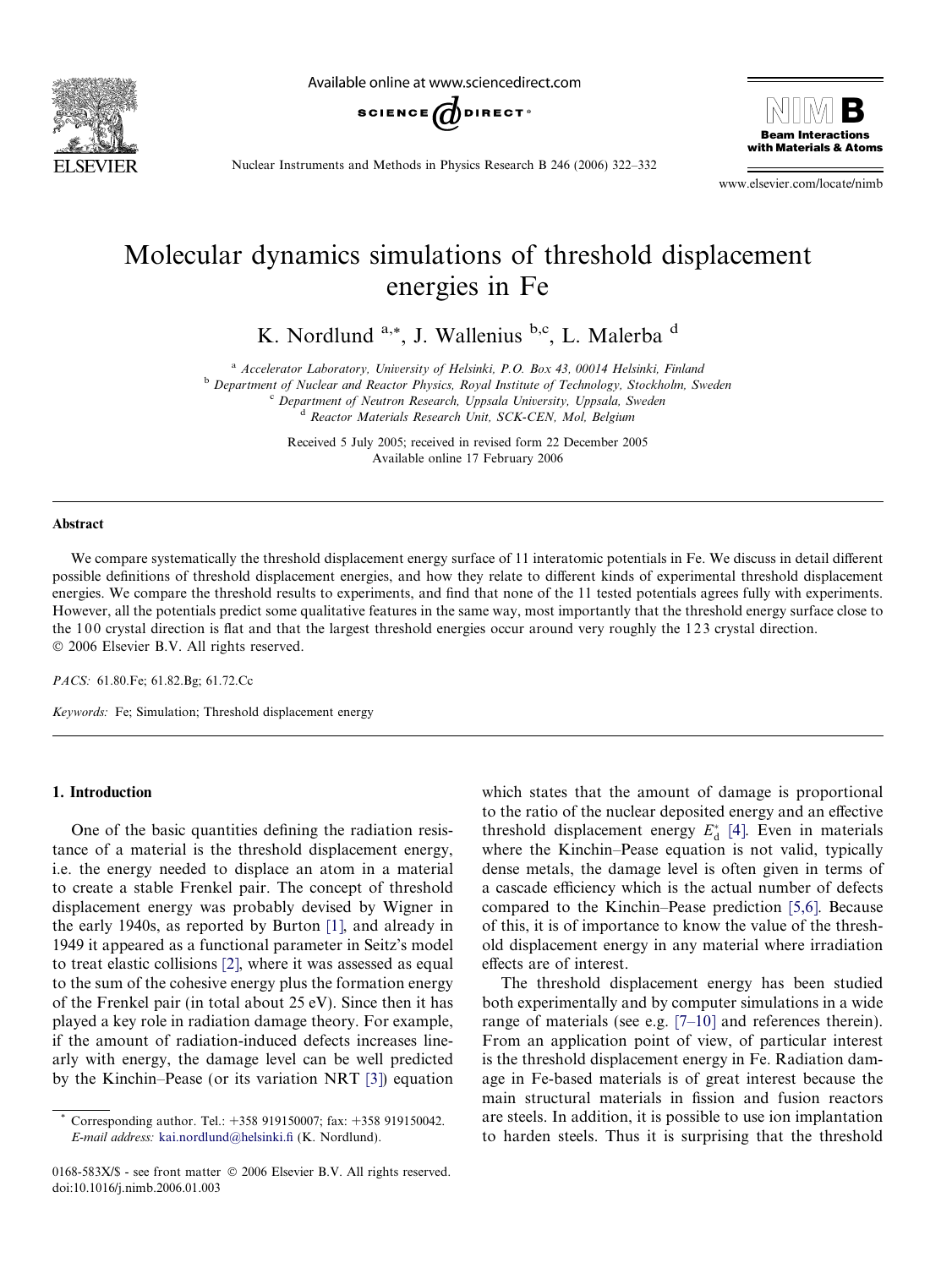displacement energy in Fe has in fact been studied less than in many other materials. The average threshold displacement energy most frequently used for Fe, the so-called NRT or ASTM standard, is 40 eV [\[11\].](#page-9-0) Its source in literature review papers [\[7,8\]](#page-9-0) is often cited to be [\[10\],](#page-9-0) but this paper is also a review and bases its value on the MD simulations carried out by Erginsoy et al. in 1964 [\[12\]](#page-9-0). There is one experiment by Lucasson which gives an average threshold energy of 24 eV for Fe [\[13\]](#page-9-0), but in his later review papers even Lucasson himself does not use this value [\[10\],](#page-9-0) apparently because the result is dependent on the choice of the damage model. The experiments which do exist give only the threshold energy along the low-index lattice directions 100 [\[14\],](#page-9-0) 110 and 111 [\[15,16\],](#page-9-0) not the average over all directions, that would be most appropriate for the effective threshold displacement energy used in the Kinchin–Pease formulation.

There have been significant advances in not only computer capacity but also in the understanding of interatomic interactions since 1964 [\[17–19\],](#page-9-0) including additional theoretical works on the threshold displacement energy in Fe. Agranovich and Kirsanov [\[20\]](#page-9-0) studied the threshold energies close to 100 and 111 including thermal displacements (in contrast to the work of Erginsoy et al. that was carried out at 0 K) and obtained threshold energies of 18 eV around  $100$  and  $26 \text{ eV}$  around  $111$ , in fairly good agreement with the experiments of Lomer and Pepper [\[15\].](#page-9-0) Apparently the first systematic simulations of threshold energies in Fe employing many-body potentials were carried out by Bacon et al. [\[21\]](#page-9-0) who in 1993 simulated threshold energies with the Finnis–Sinclair potential [\[17\],](#page-9-0) modified in the repulsive part [\[22\].](#page-9-0) They obtained thresholds of 18 eV around 100, 30 eV around 110 and  $>70$  eV around 111 at 0 K. Soon after this, Doan and Vascon [\[23\]](#page-9-0) adjusted another Fe potential [\[24\]](#page-9-0) with a repulsive potential in a manner which gave good agreement with experiments  $[23]$ : 21 eV around 100, 31 eV around 110 and 18.5 eV around 1 1 1. Also several other, less detailed, studies of the threshold displacement energies have been carried out in the context of adjusting the repulsive part of the potentials to have a realistic high-energy part (see Section [2.3\).](#page-4-0) However, none of the works on the threshold energy in Fe have affected the NRT standard. Moreover, the works have used slightly different (and sometimes poorly documented) definitions of what the threshold energy is, especially regarding whether it is calculated in the exact crystallographic direction, or in some angular interval around it to account for electron beam spreading. Hence it is of interest to review the threshold energies given by different models using the same threshold energy definitions for all the potentials.

In the current paper we systematically reexamine the issue of the threshold displacement energy in Fe. We simulate the full three-dimensional threshold energy surface using 11 different interatomic potentials, taking care that all non-physical simulation parameters (such as the simulation cell size) are chosen so that they do not affect the end result. We compare the results of all potentials with each other and experiment. We also discuss the original simulations by Erginsoy et al. in view of the present simulations.

## 2. Method

#### 2.1. Definition of threshold displacement energy

It might seem to be straightforward to define a threshold displacement energy of a material. However, one can in fact define several different threshold displacement energies depending on the viewpoint and the experimental situation one wishes to model. Since distinguishing between these is important for understanding some of the results of this paper, we review here different possible definitions.

The most straightforward distinction comes from consideration of irradiation geometry. First of all, it is possible to define a direction-specific threshold for each lattice direction,  $E_d(\theta,\phi)$ . This can be measured by electron irradiation of a thin single crystal specimen [\[25\]](#page-9-0). The full function  $E_d(\theta,\phi)$  forms the threshold energy surface. An average threshold energy  $E_d^{\text{ave}}$  can be defined as the average of the function  $E_d(\theta,\phi)$  over all angles.

However, this picture is not the end of the story. Because of thermal and zero-point lattice vibrations [\[26\]](#page-9-0) atoms never reside exactly on perfect lattice sites. Hence even for the exact same lattice direction, it is possible that a given energy sometimes produces a defect, sometimes not. This lead Malerba and Perlado to introduce the concept of lower and upper thresholds, lower  $(E_d^l)$  being the value where a defect sometimes is produced, upper  $(E_d^u)$ being the one where it is always produced [\[27\]](#page-9-0). This definition was useful in their study of SiC, but the quantity  $E_d^u$  is problematic in metals where in-cascade annealing can cause all damage to recombine with a non-zero probability even for very high energies. This non-monotonousness of the threshold displacement energy is illustrated in [Fig. 1,](#page-2-0) which shows the probabilities to form at least one defect  $P_{\text{def}}^{i}(E)$  for individual directions *i*. Note that in one of the cases there is sometimes no damage produced even at an energy of almost 600 eV. Animation of these cases showed that this is a dynamic annealing effect, where an interstitial is formed for a short time, but recombines with the vacancy left at the original site of the recoil before the cell has cooled down. From simulations of defect production with all 11 potentials up to 250 eV we found that for a given direction the probability of a uniform defect production curve (i.e. where a defect is always produced above the lower threshold) is in fact only 10%.

Although one could argue that it is the lower threshold which is the true threshold, the realization of the possibility of recombination at high energies has consequences on the definition of the average threshold displacement energy. Namely, one can choose to either take into account or not take into account the events above  $E_d^{\perp}$  in the calculation of the average threshold energy. That is, if one uses the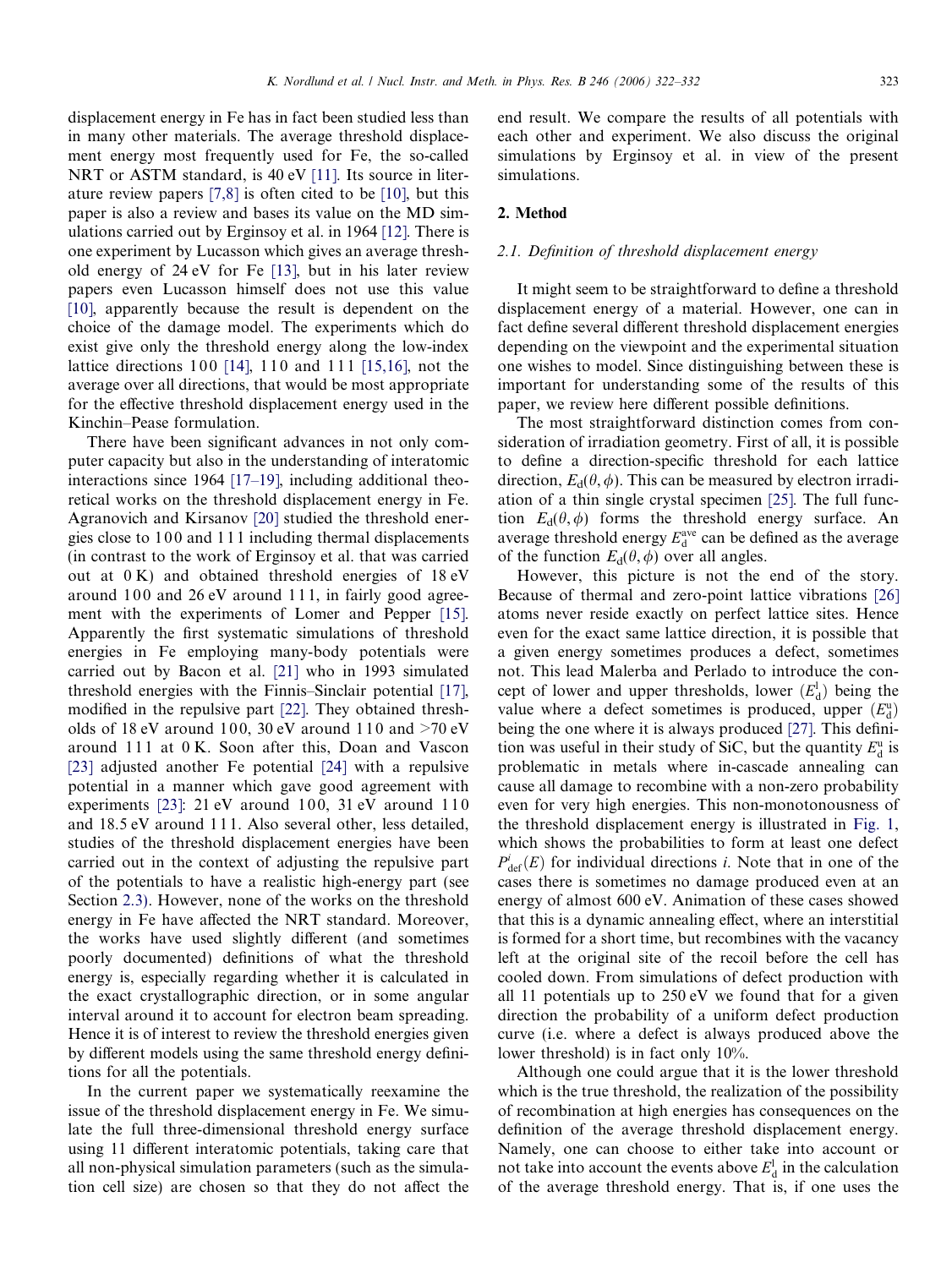<span id="page-2-0"></span>

Fig. 1. Probability to form a defect for four recoils in Fe modelled with the ABC potential, as a function of recoil energy. Note that the data illustrates specifically the probability to form at least one defect; at the higher energies in many cases more than one defect is formed. In each of the four cases the initial state of the simulation is identical, including identical thermal atom displacements, except for the initial ion energy which is raised in steps of 2 eV.

value of  $E_d^{\rm l}$  only, one can of course calculate the average of this over all angles

$$
E_{\rm d,ave}^{\rm av} = \frac{\int_0^{2\pi} \int_0^{\pi} E_{\rm d}^1(\theta,\phi) \sin\theta \,d\theta \,d\phi}{\int_0^{2\pi} \int_0^{\pi} \sin\theta \,d\theta \,d\phi},\tag{1}
$$

where av stands for average. In practice, it is more convenient to select the directions in which the recoils are directed by proper weighting with  $\theta$  (i.e. ensuring that recoils are generated in equal amounts per solid angle  $sin\theta d\theta d\phi$ ), after which the average can be calculated as a direct arithmetic average of the  $E_d^1$  values obtained.

To illustrate the probability to form a defect at a given energy, we form the angle-integrated displacement proba-bility function [\[12\]](#page-9-0) of the  $E_d^{\rm l}$  data. These data are illustrated in Fig. 2, curve 2.

On the other hand, one can also take the average of production probability curves of the form shown in Fig. 1,  $P_{\text{def}}(E) = \text{ave}_i P_{\text{def}}^i(E)$ . This gives another angle-integrated displacement probability curve, which is illustrated in Fig. 2, curve 1. Note the marked difference between curves 1 and 2: while both start out about similar for low energies, curve 1 has a much slower rise to the maximum of one at high energies. This is because curve 1 accounts for the possibility *not* to form a defect above  $E_d^1$ , which lowers the probability. The average threshold energy  $E_{\rm d,ave}^{\rm pp}$  (pp stands for production probability) of this data can be calculated in the usual statistical way as

$$
E_{\rm d,ave}^{\rm pp} = \int_0^\infty E \, dP_{\rm def}(E). \tag{2}
$$



Fig. 2. Probability to form a defect at a given energy calculated in three different ways (see text) with the ABC potential.

The threshold concepts introduced until now are welldefined from a mathematical and atomistic point of view. They do not, however, account for one significant experimental complication. When a single-crystalline sample is irradiated with electrons, the electron beam spreads in the sample due to scattering. This effect can be substantial, for instance in [\[28\]](#page-9-0) a beam spreading of  $20^{\circ}$  is mentioned. If beam spreading occurs, then it is no longer possible to define a lower threshold  $E_d^l$  in an exact lattice direction, such as, say, [3 2 1]. Instead, one needs to define the threshold over some angular or Miller index interval, because it is possible that the scattered electrons find a lower threshold value next to the desired ideal Miller index, say e.g. at [2.94 2.03 1.02] rather than [3 2 1].

It is non-trivial to predict the electron beam spreading in a sample, and the result depends on the exact experimental setup (electron energy, beam spreading in the irradiating beam before it hits the foil and foil thickness). Hence there is no general way in which one can account for this effect, and determining it even for exactly known experimental conditions would require simulation of the electron beam scattering in the material. In the present paper we will use a simple approach to give an estimate of how much this could affect the threshold results. To obtain the angular minima around the low-index lattice directions 100, 110 and 111 reported in [Table 1](#page-3-0), we use an interval of  $\Delta 0.2$ Miller index to roughly correspond to the reported 20° spreading.

We also tested the effect of beam spreading for all directions by determining an average threshold for the ABC potential by first taking the minimum of the  $E_d^1$  data in each  $\Delta$ 0.1 Miller index interval, i.e.

$$
E_{\rm d}^{\rm l,min} = \min_{0.1 \text{ Miller index interval}} (E_{\rm d}^{\rm l})
$$
 (3)

then getting the average of the  $E_d^{\text{l,min}}$  data using Eq. (1) to give  $E_{d,ave}^{ma}$  (ma stands for minimum in angular window). The effect of this is illustrated in Fig. 2, curve 3. Since now the lowest value in each interval is taken, naturally the threshold energies are reduced.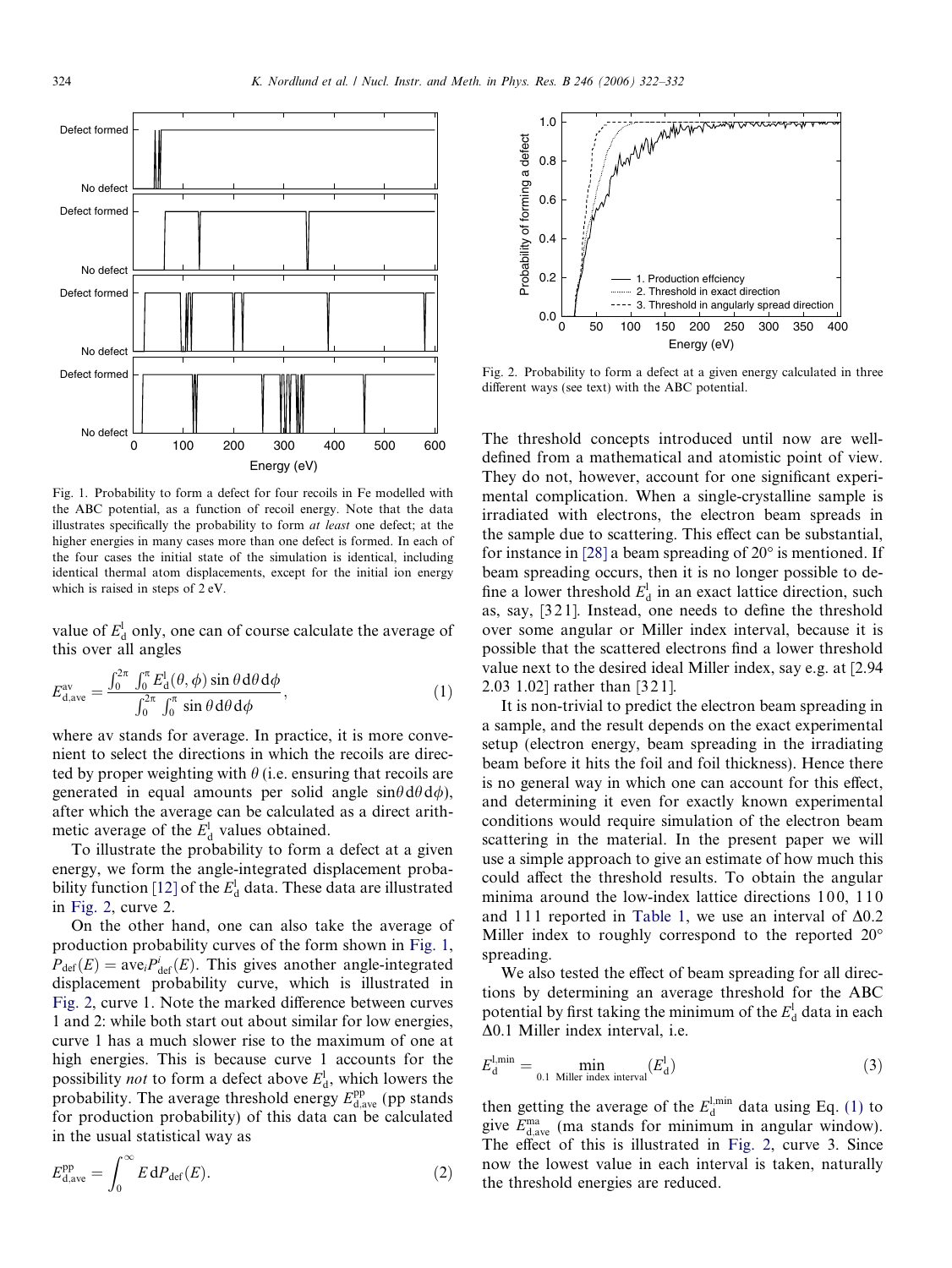<span id="page-3-0"></span>Table 1 Threshold displacement energy results obtained with the different potentials

| Potential               | $N_{\text{directions}}$ | $E_{\rm d}(\theta,\phi)$ |     |     |     | $E_{\rm d,ave}^{\rm av}$ | $E_{\rm d,med}^{\rm av}$ |
|-------------------------|-------------------------|--------------------------|-----|-----|-----|--------------------------|--------------------------|
|                         |                         | All                      | 100 | 110 | 111 |                          |                          |
| ERG                     | 2512                    | 9                        | 9   | 25  | 17  | $22.0 \pm 0.2$           | 21                       |
| ERG, $a = 2.86$ Å       | 7280                    | 15                       | 15  | 33  | 25  | $40.4 \pm 0.2$           | 41                       |
| ABC                     | 3049                    | 17                       | 17  | 31  | 35  | $44.8 \pm 0.4$           | 41                       |
| <b>WOL</b>              | 2284                    | 21                       | 21  | 27  | 31  | $40.8 \pm 0.3$           | 37                       |
| COWP                    | 2386                    | 19                       | 19  | 47  | 29  | $53.5 \pm 0.5$           | 53                       |
| MHS <sup>a</sup>        | 13,152                  | 15                       | 15  | 27  | 25  | $36.9 \pm 0.1$           | 35                       |
| AMS <sup>a</sup>        | 2699                    | 15                       | 17  | 33  | 33  | $39.0 \pm 0.3$           | 35                       |
| SP-RB                   | 30,126                  | 15                       | 15  | 27  | 19  | $42.4 \pm 0.1$           | 43                       |
| HA-VD                   | 2948                    | 19                       | 19  | 27  | 19  | $33.4 \pm 0.2$           | 31                       |
| $HV-TB$                 | 3118                    | 17                       | 19  | 35  | 19  | $46.3 \pm 0.3$           | 45                       |
| JO-GA-SdlR              | 15,581                  | 15                       | 15  | 25  | 29  | $36.7 \pm 0.1$           | 33                       |
| FS-CB                   | 4212                    | 15                       | 15  | 27  | 29  | $38.6 \pm 0.3$           | 35                       |
| Experiment <sup>b</sup> |                         | $16 - 18$                |     |     |     |                          |                          |
| Experiment <sup>c</sup> |                         | 17                       | 17  | >30 | 20  |                          |                          |
| Experiment <sup>d</sup> |                         | 20                       | 20  | 30  |     |                          |                          |

The potential abbreviations and references to them are given in the text. The direction-specific thresholds  $E_d(\theta, \phi)$  were obtained as the minimum in an 0.2 Miller index interval around the principal direction to account for beam spreading. The uncertainty of  $E_d(\theta, \phi)$  and  $E_{d,med}^{av}$  are  $\pm 1$  eV because the thresholds were determined with an energy step size of 2 eV (hence e.g. a value of 17 eV means that a defect was detected for 18 eV but not 16 eV recoils). The average threshold  $E_{d,ave}^{av}$  is obtained as an average of direction-specific thresholds  $E_d(\theta, \phi)$  for exact angles. N<sub>directions</sub> is the number of directions for which a threshold was simulated.

<sup>a</sup> MHS and AMS differ from each other only slightly in the embedding energy part.

<sup>b</sup> Direction-independent experiment [\[13\].](#page-9-0)

 $c$  Direction-specific experiments [\[16\]](#page-9-0).

<sup>d</sup> Direction-specific experiments [\[15\]](#page-9-0).

We also note that for all of these methods of getting the threshold displacement energies, one can either characterize the distribution with the average, as described above, or the median which is obtained from the data in [Fig. 2](#page-2-0) as the point where the curves cross the probability 0.5.

All of the threshold energy definitions described in this section are mathematically well defined, and all except the last version  $E_{d,\text{ave}}^{\text{ma}}$  are independent of the experimental method used to measure them. Which one should be used depends on the purpose of the study.

For direction-specific threshold energies one should consider  $E_d(\theta,\phi)$ . In most cases direct measurements of the threshold energies measure the lowest electron energy at which a defect signal (measured e.g. by resistivity) is observed. In this case the relevant threshold is  $E_d^l$ . In comparing to experiments, the beam spreading should be included in the consideration.

The average thresholds are typically used in connection with the Kinchin–Pease or NRT equations as estimates of damage levels produced in collision cascades. Then the beam spreading issue is irrelevant and one should use either  $E_{\rm d,ave}^{\rm pp}$  or  $E_{\rm d,ave}^{\rm av}$  or the corresponding medians. At first sight, one might think that one should account for the highenergy events not producing defects in the choice, i.e. use  $E_{\rm d,ave}^{\rm pp}$ . However, the effect leading to no defects being produced is in-cascade recombination, the very same effect causing the Kinchin–Pease equation not to be valid in metals at high energies. Hence using  $E_{\rm d,ave}^{\rm pp}$  for metals could to some extent be considered circular reasoning. This leaves

us to consider the quantity  $E_{\text{d,ave}}^{\text{av}}$  (the average of all  $E_{\text{d}}^{\text{l}}$  values) as the most appropriate choice of the effective threshold displacement energy  $E_d^*$ .

#### 2.2. Simulation method

The points raised in the above discussion are important to realize in choosing a method to simulate the full threshold energy surface. If one wishes to simulate  $E_{d,ave}^{av}$ , one should obtain  $E_d^l$  for all lattice directions, i.e. the full function  $E_d^1(\theta, \phi)$ . To determine this function, one should of course simulate thresholds in all directions.

For each direction, one then picks an atom and gives it a recoil energy in this direction. Because atoms have thermal or zero-point vibration displacements from their lattice sites, each atom position is unique even in a Bravais lattice, and one should either generate new thermal displacements before each event, or choose the initial atom randomly from among several different lattice sites. We used the latter method, choosing the atom position randomly from within the middle eight unit cells of the simulation cell. Comparison with a smaller choosing region indicated this was enough for 'randomization' of the initial position. We tested how large the effect of the initial displacements can be by simulating the threshold for different atoms in the exact same direction. We obtained for five events thresholds between 32 eV and 42 eV, showing that this is a quite substantial effect. If one would want to determine  $E_d^l$  in a given direction, one needs to account for this, but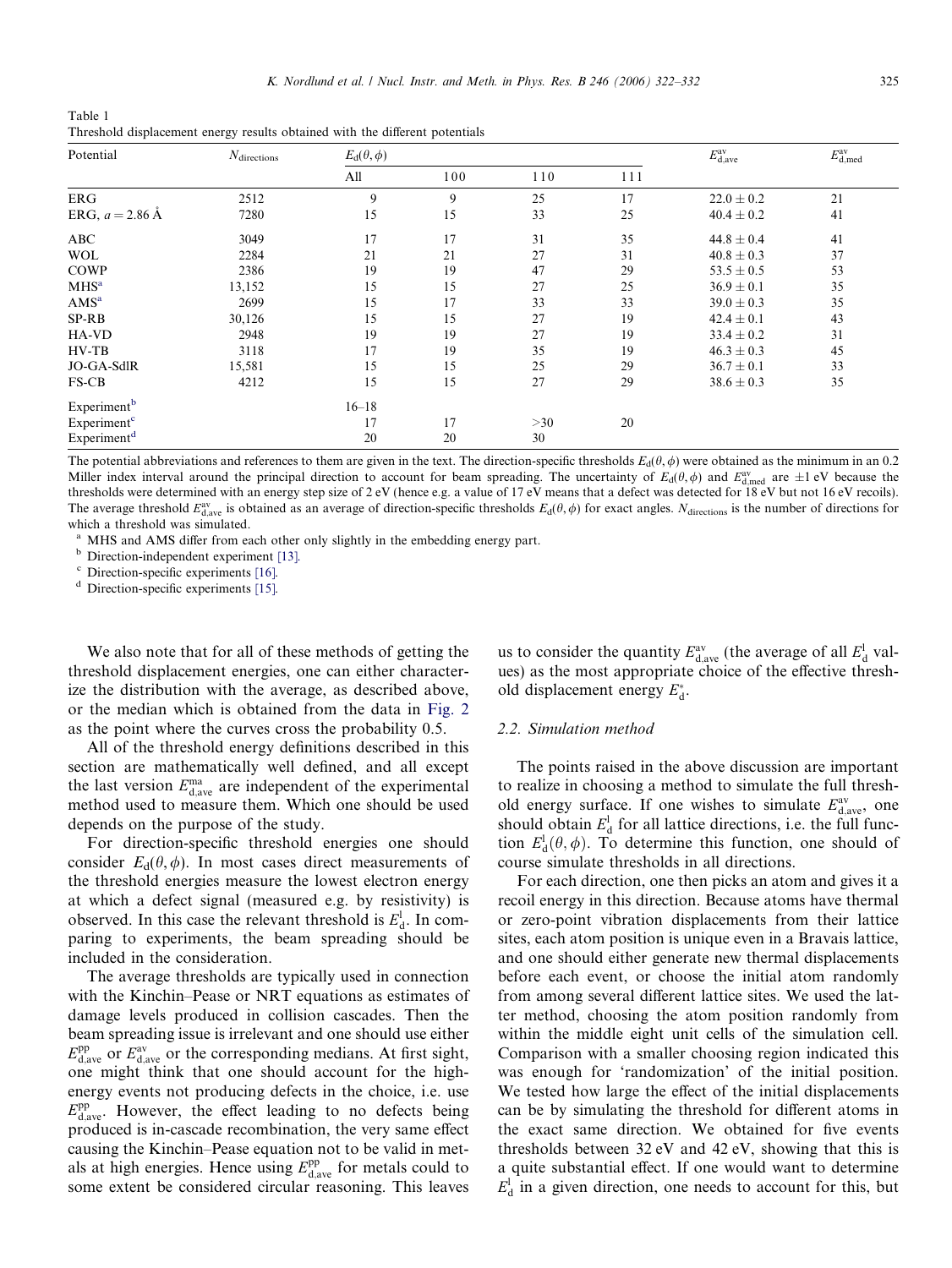<span id="page-4-0"></span>on the other hand if one takes the minimum over an angular or Miller index interval (as discussed above) it becomes automatically taken into account. If one wishes to simulate an average threshold energy  $E_{\text{d.ave}}$ , one should include all  $E_d^l$  values for non-equivalent atoms. This is because in cascades recoils are given to atoms with all kinds of thermal displacements.

Since the threshold energy is not monotonously rising, as described above, one cannot use binary search between 0 and a high energy to find efficiently the minimum  $E_d^1$ for the given direction. Instead it is necessary to do an exhaustive stepwise search in energy from 0 eV upwards to be certain of finding the correct  $E_d^l$  for a specific (atom,  $\theta$ ,  $\phi$ ) combination. When a defect-producing event is found,  $E_d^1(\text{atom}, \theta, \phi)$  is determined and the simulations can be restarted for a new atom and direction. We chose to carry out this search in steps of 2 eV, and simulating at least 2000 combinations of randomly chosen (atom,  $\theta$ ,  $\phi$ ) events for each potential studied.

We also carried out another set of runs, where the simulations were not stopped when  $E_d^l$  was found, but always continued until an ion energy of 250 eV (600 eV for the ABC potential). These simulations were used to determine the defect production efficiency discussed above for the ABC potential, and the average production of defects used in Section [3.4.](#page-6-0)

In total the simulations amounted to several million separate MD recoil event simulations for the 11 potentials tested.

The molecular dynamics method used in the simulation of the atom motion of the recoils has been described in detail in previous works and hence we only mention here a few central features. The cells were equilibrated to zero pressure and 36 K temperature by first running an equilibration run with Berendsen temperature and pressure control [\[29\]](#page-9-0) for 6 ps prior to the start of the recoil simulations. The initialized atom positions and velocities were read in at the beginning of each recoil simulation. Electronic stopping [\[30–32\]](#page-9-0) is not included in the calculation because the energies used are so low. The system size was 4608 atoms; we also tested a simulation cell size of about 1500 atoms, and found that there was no statistically significant difference between the 1500 atom and 4608 atom cell results, giving confidence the size of 4608 atoms is sufficient. The simulation time was 6 ps per event; visual observation of the atom dynamics and monitoring of the temperature in the cell showed that at this time the cell had cooled down to the original ambient temperature of 36 K (chosen because it was also used in [\[16\]](#page-9-0)). The simulation cell size of  $(12 \times 12 \times 16)$  unit cells was specifically chosen to be non-cubic to reduce the possibility of 111 crowdion interstitial self-interaction around the periodic cell borders. Temperature cooling [\[29\]](#page-9-0) at the borders was carried out over a region of one unit cell on each side of the cell border with a time constant of 70 fs, while the simulation cell shape and volume was held fixed at the value obtained from the equilibration run.

To detect the defects automatically, we used a combination of two methods. Criterion 1 was to flag a defect if the final potential energy after a recoil event in the cell was more than 4 eV above the average energy in it at thermal equilibrium at 36 K. Criterion 2 was based on a Wigner– Seitz defect analysis [\[33\]](#page-9-0). If both of these criteria indicated presence of a defect, a defect was considered detected. If one but not the other of the criteria was fulfilled, a defect was also considered to be detected, but a warning was issued. This can happen e.g. if a defect is just about to recombine at the end of the simulation, or if large fluctuations in potential energy still exist at the end of the simulation. The amount of this kind of warnings was for all potentials less than 1% of all simulated events, giving confidence that the simulation time of 6 ps was long enough.

#### 2.3. Potentials used

The following Fe potentials were considered in this work, listed in the order in which the simulations were carried out. Some of the potentials are part of a potential development effort for Fe compounds, in which case we only used the pure Fe part. In some cases the original potential was modified to include a high-energy repulsive part, in which case we mention it here. Usually the repulsive potential is either the repulsive potential by Biersack and Littmark [\[34\]](#page-9-0) or the very similar ''universal ZBL'' repulsive interatomic potential [\[30\]](#page-9-0). The potential abbreviations given below are consistent with those used by Malerba in recent related work [\[35,36\]](#page-9-0).

The pair potential used by Erginsoy et al. in [\[12\],](#page-9-0) which we label ''ERG''. The potential by Ackland et al. [\[37\]](#page-9-0), which we label ''ABC''. The Fe part of the recent FeCr potential developed by us, which we call ''WOL'' [\[38\]](#page-10-0). The potential developed by Chakarova et al. [\[39\]](#page-10-0) (''COWP''). The potential number 2 of Mendelev et al. [\[40\]](#page-10-0) ('MHS') as well as its modification number 10 by Ack-land et al. [\[41\]](#page-10-0) ("AMS"). These two differ only in the embedding energy part. The potential of Simonelli et al. [\[42\]](#page-10-0), with the repulsive part modified by Becquart et al. [\[43,44\]](#page-10-0) ("SP-RB"). The potential of Haftel and Andreadis [\[24\]](#page-9-0), with a repulsive potential added by Doan and Vascon [\[23\]](#page-9-0) ("HA-VD") The potential of Harrison et al. [\[45\]](#page-10-0), with the repulsive part modified by Becquart et al. [\[43,44\]](#page-10-0) (''HV-TB''). The Oh–Johnson potential [\[46\],](#page-10-0) to which a repulsive part was added by Soneda et al. [\[47\]](#page-10-0) (''JO-GA-SdlR''). And finally the Finnis–Sinclair Fe potential [\[17\],](#page-9-0) which was modified in the repulsive part by Calder et al. [\[22\]](#page-9-0) (''FS-CB''). For those potentials for which the repulsive potential addition was not mentioned, the modification was done by the original potential constructors themselves. All potentials except ERG are three-body potentials with an embedding, but no angular terms.

All of these were realized by us in the form of numerical tables which were read into the MD code ''parcas'' [\[33,48\]](#page-9-0) in the original EAM ''u3'' potential format [\[49\]](#page-10-0). The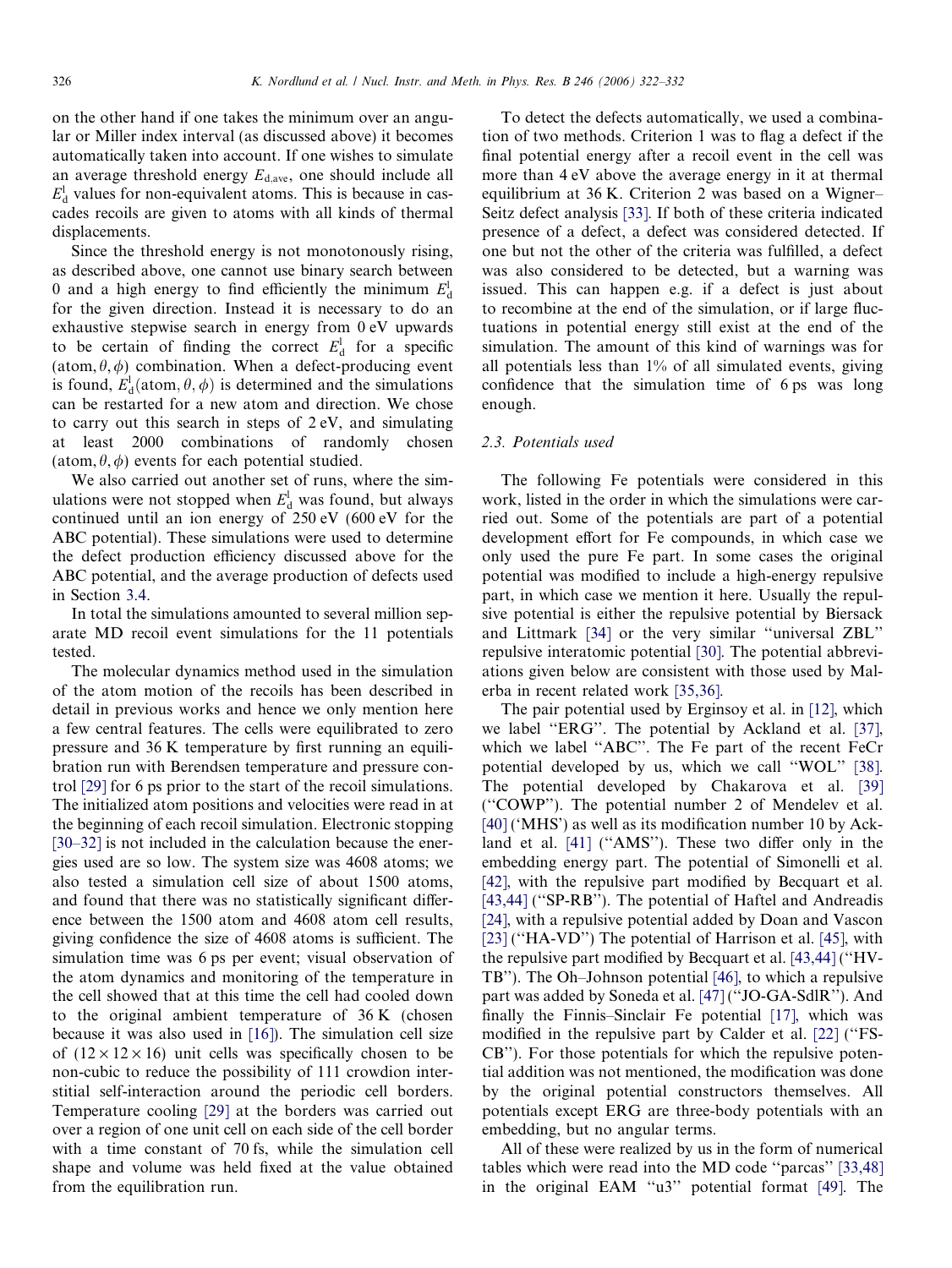<span id="page-5-0"></span>

Fig. 3. Repulsive part of all potentials considered in this study, calculated as the total for an Fe<sub>2</sub> dimer. The potential abbreviations and references to them are given in the text. For clarity the figure is split in two parts.

interpolation was done and the forces obtained using cubic spline interpolation [\[50\].](#page-10-0)

In Fig. 3 we illustrate the repulsive part of the potentials. Almost all of the potentials reach the same value at high energies because they have been joined to the ZBL universal repulsive potential [\[30\].](#page-9-0) Interesting, however, is the high variation in the energy/distance range where the joining has been done, and the form that the potential has, in this range. This clearly illustrates the subjective approach many groups (including ourselves) have taken to the joining. Since this energy range is the one that determines the values of the threshold energies, the results suggest greater care should be taken at this part in the future e.g. by fitting the low-energy repulsive part to density functional theory data. Note also that also the many-body (''embedding'') part of the potential affects the strength of the interaction in this energy regime, which may increase the variations further.

## 3. Results and discussion

## 3.1. Results for different threshold definitions

We used the Ackland potential ("ABC") to test how the different threshold definitions described above affect the

result quantitatively. We obtained values of  $E_{\text{d,ave}}^{\text{pp}} = 63 \pm$ 1 eV,  $E_{\text{d,ave}}^{\text{av}} = 44.8 \pm 0.4 \text{ eV}$ , and  $E_{\text{d,ave}}^{\text{ma}} = 32.4 \pm 1.2 \text{ eV}$ . The corresponding median values are  $E_{d,med}^{pp} = 44 \text{ eV}$ ,  $E_{\text{d,med}}^{\text{av}} = 41 \text{ eV}$ , and  $E_{\text{d,med}}^{\text{ma}} = 33 \text{ eV}$ . The differences in the values can be understood as follows. The ''ma'' values are always the lowest because they are based on the minimum in an interval. The ''pp'' values are the largest because high-energy events not producing defects are taken into account (leading to the asymmetry seen in [Fig. 2](#page-2-0)). This is especially well visible in the large difference between the median and average energy for case pp; the asymmetry leads to a strong shift of the average upwards.

The value for  $E_{\text{d,ave}}^{\text{ma}} = 33.4 \pm 1.2$  was obtained with a Miller index interval of 0.1. For the same data an interval of 0.02 gives  $42.0 \pm 0.5$  and an interval of 0.01 gives  $43.8 \pm 0.5$ . Comparison of these values with the value of  $E_{\rm d,ave}^{\rm av} = 44.4 \pm 0.4$  eV calculated with no angular window indicates that in electron irradiation experiments one can assume that the threshold results correspond to the exact lattice directions if beam spreading effects are of the order of roughly  $1^\circ$  or less.

We also compare these average results with the direction-specific ones given in [Table 1.](#page-3-0) We see that the average of the minima in the 100, 110 and 111 directions is 30 eV, clearly less than any of the true averages. Inspection of the results of the other potentials in the table also show that none of the low-index direction results strongly correlate with the averages.

These large variations show that it does matter in which way the average threshold is calculated, and one should be careful to do it in a manner which best suits the purpose at hand, as well as clearly define in which way it was done to make later comparison with other works possible.

## 3.2. Results of the erginsoy potential

We tried to reproduce the original results of Erginsoy et al. by reconstructing their pair potential [\[12\].](#page-9-0) This potential is a composite of a screened Coulomb, Born–Mayer and Morse potential, but restricted in range to first and second nearest neighbours only. An exact reproduction of these simulations was impossible, however, because instead of the nowadays customary periodic boundary conditions used in MD simulations [\[51\],](#page-10-0) Erginsoy et al. had surfaces in the cell. These were stabilized by so-called surface forces, which are not well documented [\[12\]](#page-9-0). When we used the pair potential given by Erginsoy et al., together with periodic boundary conditions and relaxed the pressure in the system to 0 pressure, we found that the lattice constant obtained was about  $7\%$  larger than in experiments  $(3.07 \text{ Å}$  versus  $2.86$  A). The cohesive energy of the system is much too weak, about 1.4 eV for the equilibrium lattice constant of  $3.07 \text{ A}$  and  $1.2 \text{ eV}$  for the experimental value of  $2.86 \text{ A}$ . The experimental value for Fe is about 4.3 eV [\[52\]](#page-10-0), so the value by Erginsoy et al. is more than a factor of three off. Comparison with the Girifalco–Weizer potential [\[53\]](#page-10-0) (also tested by Erginsoy et al.) showed that the reason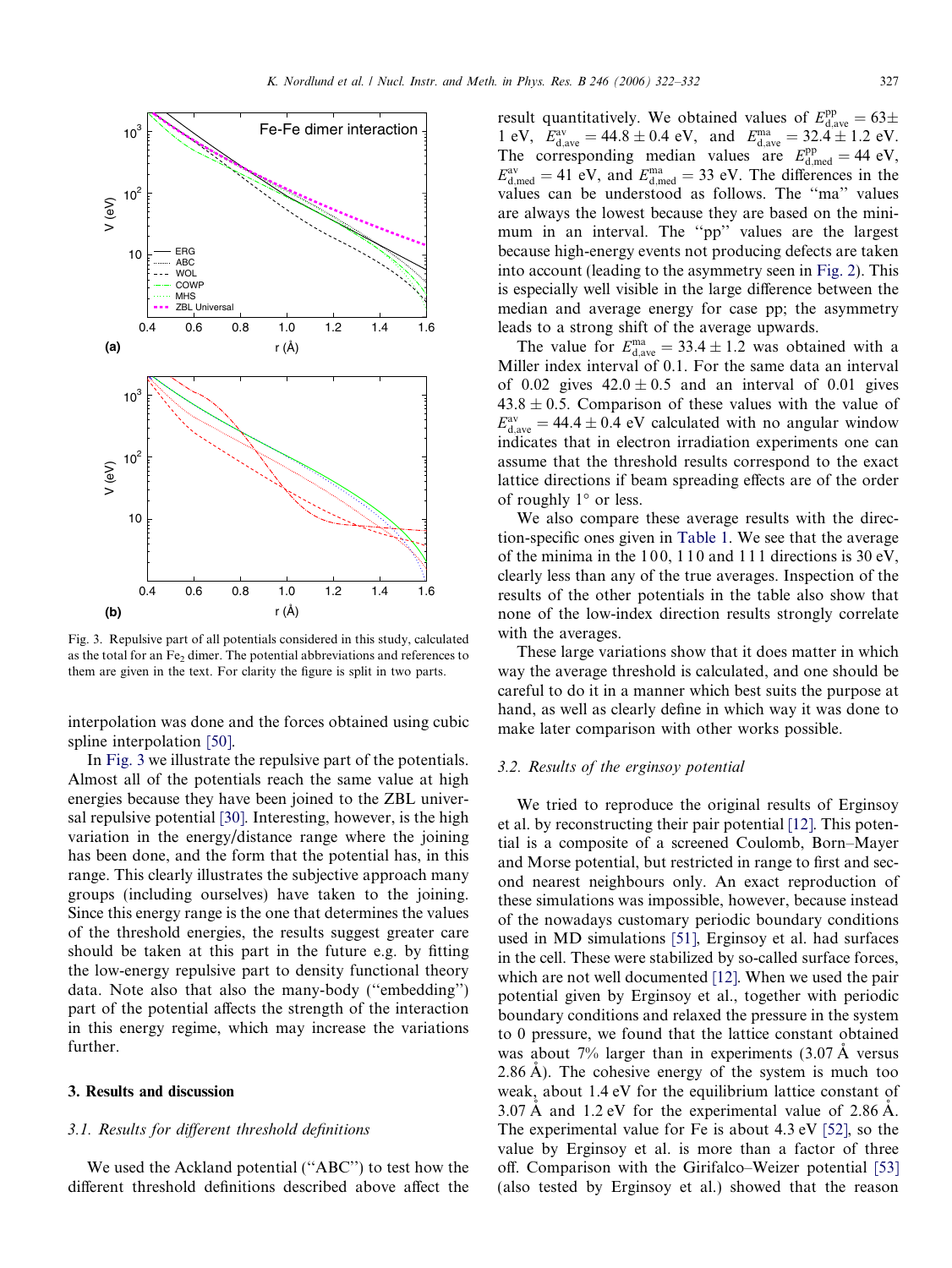<span id="page-6-0"></span>the potential energy is so low is the lack of long-range interactions: in the Girifalco–Weizer Morse potential a cutoff of 8.0 A gives a realistic cohesive energy of about 4.2 eV, but restricting this potential to nearest and second-nearest neighbours reduces the cohesive energy to 2.2 eV (for the same lattice constant).

Since the potential gives clearly too weak cohesion and is thus elastically soft, also the threshold energies are very low, see Table [1.](#page-3-0) Since Erginsoy et al. report obtaining a good description of the lattice constant (contrary to our finding using pressure relaxation), we infer that the surface forces stabilized the simulated system to a realistic lattice constant, which, however, put the inner parts of the system under a large compressive stress. Our simulations show that this stress is about 300 kbar. This will naturally increase the simulated threshold energies. [Table 1](#page-3-0) also shows results for the potential of Erginsoy et al. obtained by forcing the system to the experimental lattice constant of 2.86 A. The direction-specific values of 15, 37 and 25 eV are close to the values of 17, 34 and 38 eV reported by Erginsoy et al., but still do not fully agree.

These results show that the much used ''NRT standard'' threshold energy for Fe of 40 eV is based on molecular dynamics simulations which cannot be fully reproduced and were carried out in a system under a very high pressure. To put things into perspective, we nevertheless emphasize that the simulations of Erginsoy et al. were a remarkable achievement in 1964 when the MD method itself was only some 5 years old, and computer capacity was extremely limited compared to today's standards.

## 3.3. Results of many-body potentials

[Table 1](#page-3-0) presents the results obtained for the different potentials considered in this study. The results shown are compared to threshold energies reported by others in [\[36\]](#page-9-0) for the COWP, FS-CB, HA-VD, HV-TB, JO-GA-SdlR and SP-RB potentials. The results agree within a couple of eV in almost all cases. The differences found are most likely due to a different angular window, which as discussed above can have a large effect on the results.

The results in [Table 1](#page-3-0) are interesting both in terms of where they agree with each other, and where they do not.

All potentials except HV-TB give a minimum threshold energy near the 100 direction, with values ranging between 15 and 21 eV. This good agreement is not a coincidence, as almost all authors adjusting the repulsive part of the potential have done that with the experimental threshold value of about 17 eV in mind.

In the direction-specific thresholds for 110 and 111, there are large variations between the potentials. For the 1 1 0 direction the minimum threshold is 27 and maximum is 47, while for 1 1 1 the range is from 19 to 35. Noteworthy is that considering all three directions, none of the potentials agree with the experimental values of  $16-20$ ,  $\geq 30$ and 20 eV [\[13,15,16\]](#page-9-0). The HV-TB potential would seem to come close, but its minimum does not lie in the  $100$  direction. Moreover, as is evident from [Fig. 3](#page-5-0), the highenergy repulsive part of this potential is quite unrealistic. The potential which is closest to experiments is SP-RB, which is one of the few potentials which gives a clearly stronger threshold in the 110 than 111 direction, in agreement with experiments. Its minimum threshold energy of 15 eV is also rather close to the experimental values of 16–20 eV [\[13,16\]](#page-9-0). The MHS and AMS potentials (which are among the few potentials which predict that the 110 dumbbell is the most stable interstitial structure in agreement with recent density-functional theory works [\[54\]](#page-10-0)) are in reasonable agreement with experiments except that both predict a too high threshold in the 1 1 1 direction.

The average thresholds are in relatively better agreement with each other, as they range from 33 to 53 eV, and all but two of the potentials are in the even narrower range 36– 46 eV. The average of all the many-body potential average thresholds is  $41 \pm 2$ , in perfect agreement with the NRT standard value of 40 eV. This should not, however, be interpreted to corroborate the NRT standard threshold value. First, since most authors constructing Fe potentials and adjusting its high-energy part have been aware of the value of 40 eV, this may have guided the potential construction. Second, although we find this possibility unlikely, one cannot rule out the possibility that all classical potentials would suffer from a similar systematic error. Hence although the present results certainly support the use of 40 eV as the average threshold displacement energy in Fe, it still would be valuable if new experiments could be carried out to verify whether the value of 40 eV is indeed appropriate.

## 3.4. Defect production efficiencies compared to experiments

We also compared our results with the experimental defect production efficiencies obtained for polycrystalline Fe in [\[13\]](#page-9-0). This was done by integrating the relativistic differential cross section  $d\sigma(T)$  with the displacement probability of primary recoil atoms  $P_d(T)$ 

$$
\sigma_{\rm d}(E) = \int_0^{T_{\rm m}} P_{\rm d}(T) \,\mathrm{d}\sigma(T). \tag{4}
$$

Here  $T<sub>m</sub>$  is the relativistic expression for the maximum energy transfer from an electron of energy  $E$  to an atom [\[55\]](#page-10-0), and  $d\sigma(T)$  is given by the McKinley–Feshbach approximation [\[56\]](#page-10-0), Eq. (20) in [\[13\]](#page-9-0). The integral is over the atom recoil energy T. Because  $T_m$  and  $d\sigma(T)$  are functions of the electron energy  $E$ , so is  $\sigma_d$ . Since the maximum electron energy used in the experiments was 1.35 MeV [\[13\],](#page-9-0) the experimental and thus also simulated data was normalized to  $\sigma_d(1.35 \text{ MeV})$ .

Lucasson carried out this integral by assuming some shapes for  $P_d(T)$  and adjusting the parameters to fit experiments. We can now instead take  $P_d(T)$  from the MD simulations as a fixed quantity for each potential. By numerically integrating Eq. (4), using MD data for  $P_d(T)$ , we obtain a  $\sigma_d(E)$  curve which can be directly compared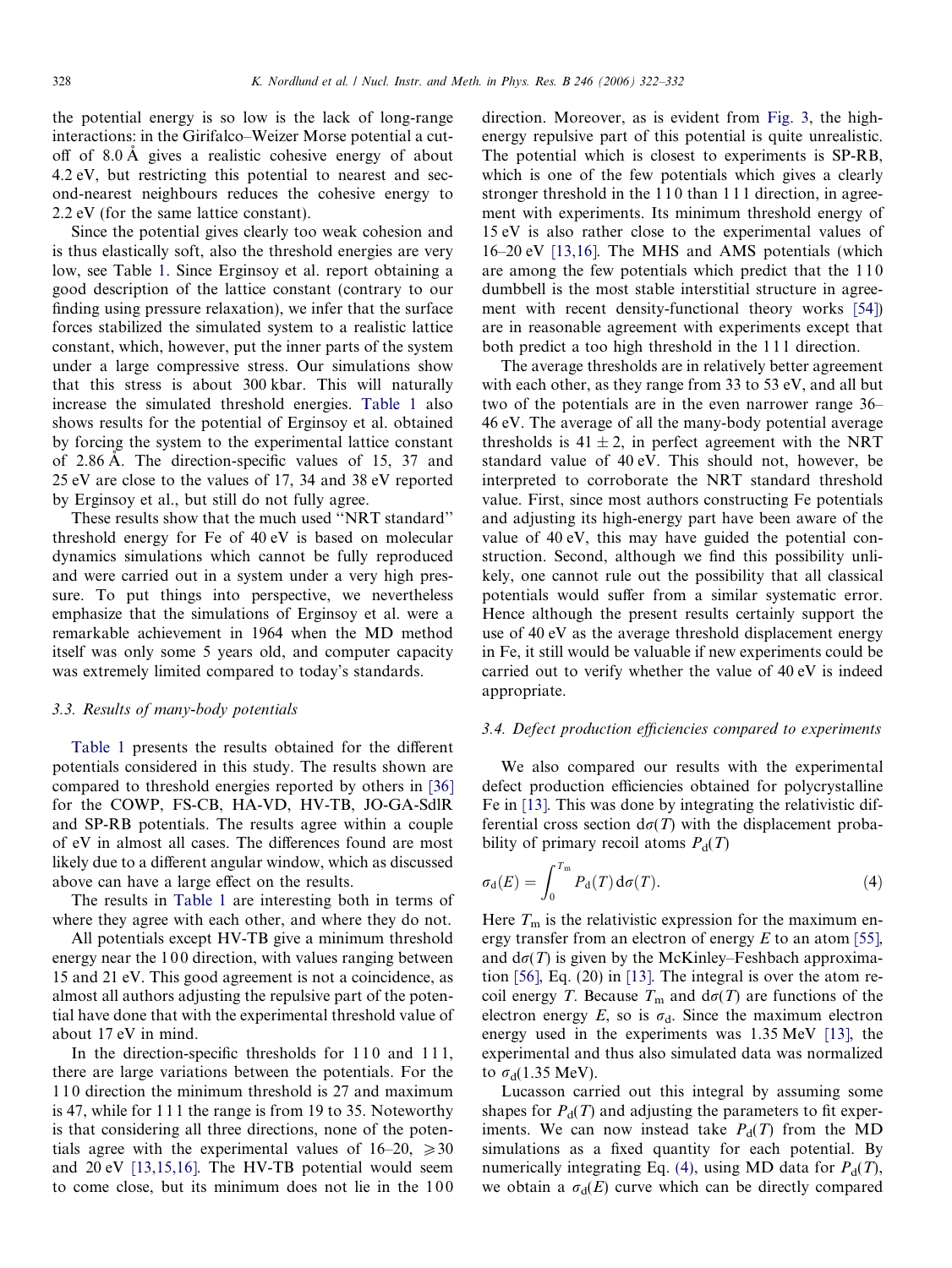to experiments, without the need for any adjustable parameters.

The remaining complication is which threshold data should be used for  $P_d(T)$ . Since the experiments were carried out on polycrystalline Fe, angular beam spreading is not an issue. On the other hand, the experiments measured the Frenkel pair resistivities, which means that if a recoil produces more than one defect, this should be taken into account in the analysis. Hence we believe the most appropriate function to use for  $P_d(T)$  is simply the average number of Frenkel pairs produced as a function of recoil energy,  $N_{FP}(T)$ . We obtained this quantity by summing up the number of vacancies detected in the Wigner–Seitz defect analysis.

In practice, since the maximum recoil energy is now only 123 eV (corresponding to the electron energy 1.35 MeV) and the integral giving  $\sigma_d(E)$  always starts from  $T = 0$ , the results are dominated by the lowest energies.

The results are illustrated in Figs. 4 and 5. Fig. 4 shows the average number of defects produced for the different potentials as a function of recoil energy  $T$ . Fig. 5 shows the normalized  $\sigma_d$  calculated using this data and Eq. [\(4\)](#page-6-0) compared to experiments. The figure shows that the defect production efficiency of the WOL and HV-TB potentials clearly disagree with experiment, while the MHS, SP-RB,



Fig. 4. Average number of defects produced as a function of recoil energy  $N_{\text{FP}}(T)$  for the different potentials. For clarity the figure is split in two parts.



Fig. 5. Atom displacement cross sections  $\sigma_d(E)$  normalized to the value at 1.35 MeV, as a function of average electron beam energy  $E$ . The squares show experimental data from [\[13\]](#page-9-0). The lines show theoretical results obtained by converting MD simulations of defect formation probability  $N_{\text{FP}}(T)$  into displacement cross sections using the McKinley–Feshbach equations (see text) [\[56\].](#page-10-0) For clarity the figure is split in two parts.

JO-GA-SdlR, and FS-CB potentials show good agreement. These results are related to the minimum threshold. As explained above, the results are dominated by the lowest energies. The too small  $\sigma_d(E)$  values of the WOL potentials is related to the high threshold, while that of the HV-TB potential is related to the slow rise of the  $N_{FP}$  data just after the threshold seen in Fig. 4.

## 3.5. Contour plots of  $E_d(\theta,\phi)$

[Fig. 6](#page-8-0) shows contour plots of the three-dimensional threshold displacement energy surface obtained from the MD simulations for the SP-RB and MHS potentials. Also shown as an inset is the threshold map of Erginsoy et al. [\[12\].](#page-9-0) The map of Erginsoy et al. has much smoother curves than ours, even though they reported simulating only a few hundred events, while for the SP-RB potential we simulated more than 30,000. The source of this discrepancy is not clear to us.

Comparison of the SP-RB and MHS displacement maps shows that even the qualitative features of the displacement energy surfaces differ strongly. A few common features can be noted, however. Both potentials show a relatively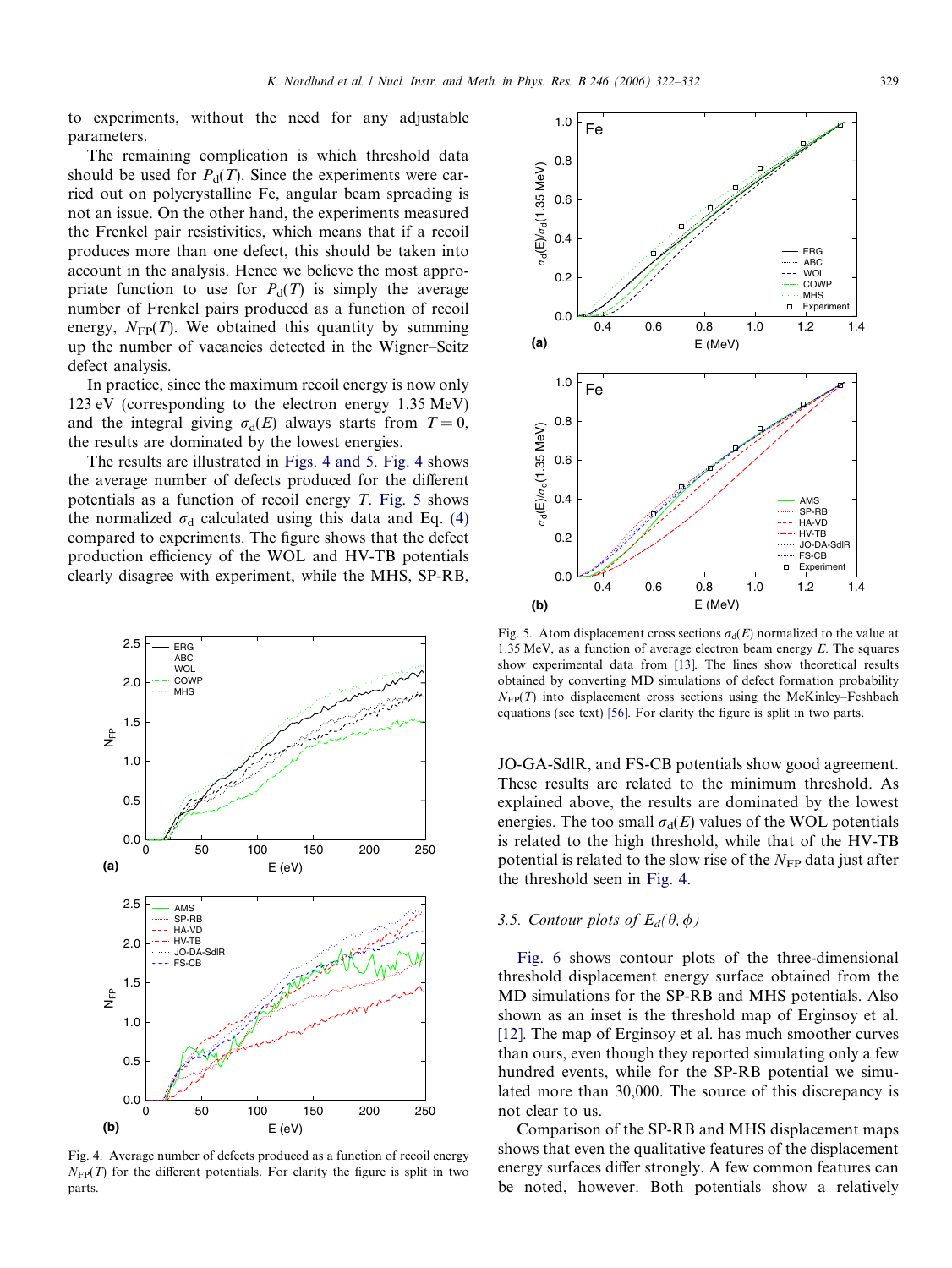<span id="page-8-0"></span>

Fig. 6. Contour plots of the three-dimensional threshold displacement energy surface in the triangle of crystallographically non-equivalent crystal directions. Each contour plot is made by first taking the minimum/average of the threshold data in 0.033 Miller index intervals, then making an unsmoothed contour plot. The unit for the threshold curves is eV. The thresholds in the 0.033 Miller index interval from the three principal directions are shown with numbers and arrows: (a) SP-RB potential, minimum of each interval, (b) MHS potential, minimum of each interval and (c) SP-RB potential, average of each interval. The inset in the upper left of figures (a) and (b) shows the original threshold displacement map of Erginsoy et al. [\[12\]](#page-9-0).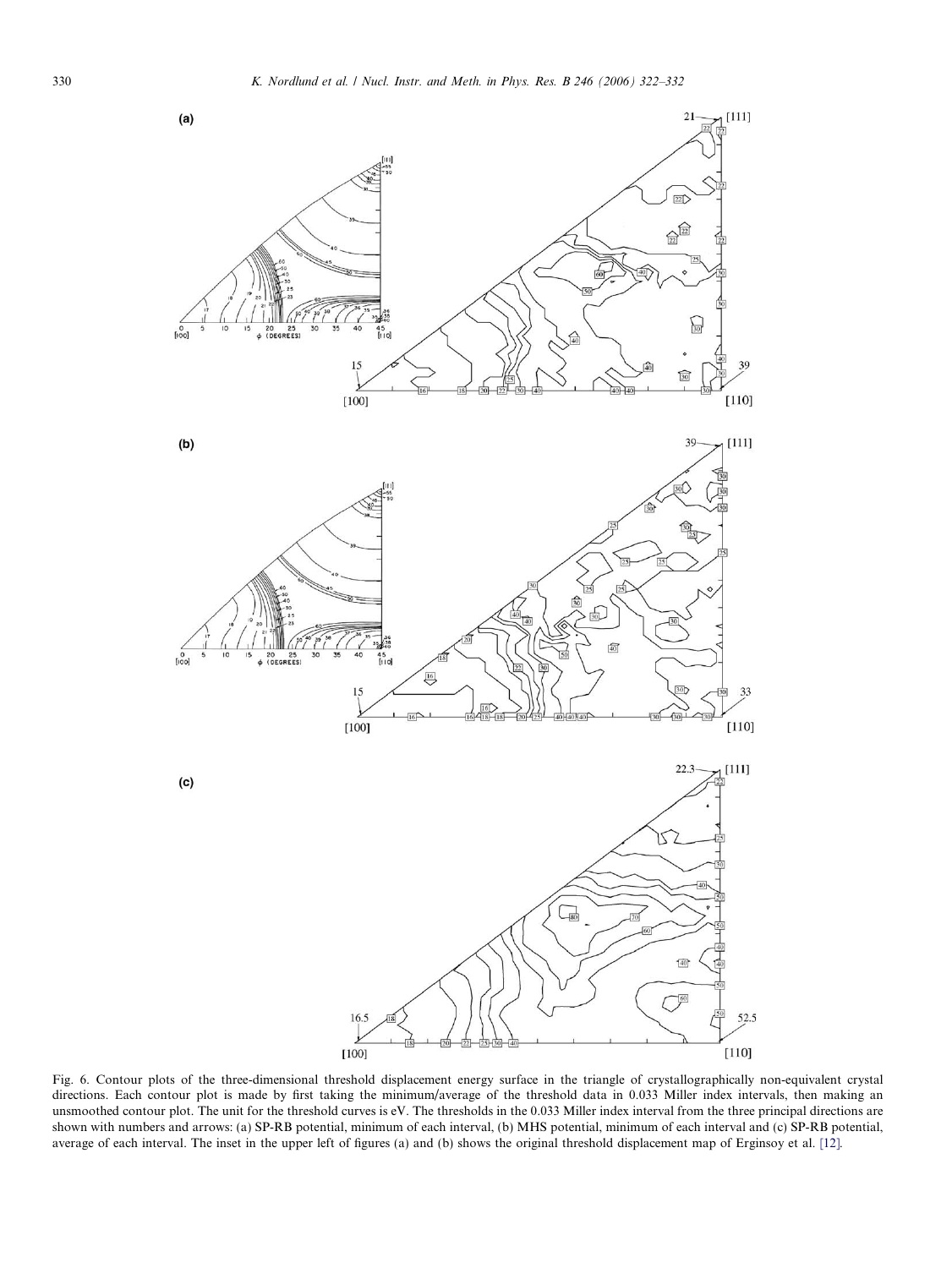<span id="page-9-0"></span>smooth behaviour around the principal 100 direction, while at 110 the threshold very close to the principal direction is in both much larger than just 0.05 Miller indices off it. Also around 1 1 1 for the MHS potential a similar behaviour is observed. This explains why the minima for the principal directions differ from those reported in [Table 1;](#page-3-0) note that the values in the table are obtained for Miller index intervals of 0.2.

All three potentials show that the threshold surface close to 100 is flat, that the largest thresholds occur around very roughly the 123 crystal direction, and that a region of larger displacement energies separates the 100 and 110 directions. We checked that also all other potentials show these general features, which clearly are due to simple geometrical reasons independent of the bonding chemistry. No other general trends common to all potential were noted.

Comparison of parts (a) and (c) of [Fig. 6](#page-8-0) show that when the average instead of the minimum in each interval is considered, a smoother behaviour with similar overall characteristics is observed. It is interesting to note, though, that while the average and minimal values differ only little in the  $100$  and  $111$  directions, there is a large difference in the 110 directions. This means that recoils in the 110 direction have for small energies a tiny probability of producing a stable defect, but in most cases a much higher energy is needed to produce a stable defect.

#### 4. Conclusions

We have shown that contrary to a common assumption, the damage production curve as a function of increasing recoil energy for a given atom is not a monotonously rising curve, but can in fact sometimes go to zero after being one already. The probability of this is large enough that it can affect an average threshold significantly.

The methodology used here allows systematic testing of future Fe potentials against threshold displacement experiments.

In our comparison of threshold energies calculated with different potentials, we found that none of the 11 tested potentials agrees fully with experiments, although the SP-RB potential is fairly close. All 11 tested potentials do agree on the following qualitative features: the threshold energy surface  $E_d(\theta, \phi)$  close to 100 is flat, the largest threshold energies occur around very roughly the 123 crystal direction, and a region of larger displacement energies separates the 100 and 110 directions.

#### Acknowledgements

This research was supported by Association Euratom-TEKES, by the Academy of Finland under project No. 205729, and by a travel grant from the Magnus Ehrnrooth foundation. We thank M.Sc. Niklas Juslin for carrying out the threshold energy calculations of the FS-CB potential. This research was made possible by generous computer capacity available on the ''mill'' and ''ametisti'' Linux GRID clusters of the Departments of Physical Sciences, Chemistry and the Helsinki Institute of Physics.

#### References

- [1] M. Burton, J. Phys. Chem. 51 (1947) 611.
- [2] F. Seitz, Disc. Faraday Soc. 5 (1949) 271.
- [3] M.J. Norgett, M.T. Robinson, I.M. Torrens, Nucl. Engr. Des. 33 (1975) 50.
- [4] R.S. Averback, T. Diaz de la Rubia, Displacement damage in irradiated metals and semiconductors, in: H. Ehrenfest, F. Spaepen (Eds.), Solid State Physics, Vol. 51, Academic Press, New York, 1998, p. 281.
- [5] R.S. Averback, R. Benedek, K.L. Merkle, Phys. Rev. B 18 (1978) 4158.
- [6] D.J. Bacon, T. Diaz de la Rubia, J. Nucl. Mater. 216 (1994) 275.
- [7] M. Nastasi, J. Mayer, J. Hirvonen, Ion–Solid Interactions Fundamentals and Applications, Cambridge University Press, Cambridge, Great Britain, 1996.
- [8] H.H. Andersen, Appl. Phys. 18 (1979) 131.
- [9] P. Vajda, Rev. Mod. Phys. 49 (1977) 481.
- [10] P. Lucasson, The production of Frenkel defects in metals, in: M.T. Robinson, F.N. Young Jr. (Eds.), Fundamental Aspects of Radiation Damage in Metals, Springfield, 1975, p. 42, ORNL.
- [11] ASTM Standard E693-94, Standard practice for characterising neutron exposure in iron and low alloy steels in terms of displacements per atom (dpa), 1994.
- [12] C. Erginsoy, G.H. Vineyard, A. Englert, Phys. Rev. 133 (1964) A595.
- [13] P.G. Lucasson, R.M. Walker, Phys. Rev. 127 (1962) 485.
- [14] In the current paper we denote equivalent lattice directions of the type  $\langle hkl \rangle$  without the surrounding angle brackets for simplicity.
- [15] J.N. Lomer, M. Pepper, Philos. Mag. 16 (1967) 119.
- [16] F. Maury, M. Biget, P. Vajda, A. Lucasson, P. Lucasson, Phys. Rev. B 14 (1976) 5303.
- [17] M.W. Finnis, J.E. Sinclair, Philps. Mag. A 50 (1984) 45, see also Erratum;
	- M.W. Finnis, J.E. Sinclair, Philos. Mag. A 53 (1986) 161.
- [18] M. Manninen, Phys. Rev. B 34 (1986) 8486.
- [19] M.S. Daw, S.M. Foiles, M.I. Baskes, Mater. Sci. Eng. Rep. 9 (1993) 251.
- [20] V. Agranovich, V. Kirsanov, Soviet Phys. Sol. State 12 (1971) 2147.
- [21] D.J. Bacon, A.F. Calder, J.M. Harder, S.J. Wooding, J. Nucl. Mater. 205 (1993) 52.
- [22] A.F. Calder, D.J. Bacon, J. Nucl. Mater. 207 (1993) 25.
- [23] N.V. Doan, R. Vascon, Ann. de Physique C3 20 (Suppl. 3) (1995) 57.
- [24] M.I. Haftel, T.D. Andreanis, J. Lill, Phys. Rev. B 42 (1990) 11540.
- [25] B.L. Eyre, J. Phys. F: Metal Phys. 3 (1973) 422.
- [26] N.W. Ashcroft, N.D. Mermin, Solid State Physics, Saunders College, Philadelphia, 1976.
- [27] L. Malerba, J.M. Perlado, Phys. Rev. B 65 (2002) 045202.
- [28] F. Maury, P. Vajda, M. Biget, A. Lucasson, P. Lucasson, Radiat. Effects 25 (1975) 175.
- [29] H.J.C. Berendsen, J.P.M. Postma, W.F. van Gunsteren, A. DiNola, J.R. Haak, J. Chem. Phys. 81 (1984) 3684.
- [30] J.F. Ziegler, J.P. Biersack, U. Littmark, The Stopping and Range of Ions in Matter, Pergamon, New York, 1985.
- [31] K. Nordlund, Comput. Mater. Sci. 3 (1995) 448.
- [32] K. Nordlund, R.S. Averback, Phys. Rev. B 56 (1997) 2421.
- [33] K. Nordlund, M. Ghaly, R.S. Averback, M. Caturla, T. Diaz de la Rubia, J. Tarus, Phys. Rev. B 57 (1998) 7556.
- [34] J.P. Biersack, J.F. Ziegler, Nucl. Instr. and Meth. 141 (1982) 93.
- [35] D. Terentyev, C. Lagerstedt, P. Olsson, K. Nordlund, J. Wallenius, L. Malerba, J. Nucl. Mater., in press.
- [36] L. Malerba, J. Nucl. Mater., in press.
- [37] G.J. Ackland, D.J. Bacon, A.F. Calder, T. Harry, Philos. Mag. A Phys. Conden. Matter: Struct., Defects Mech. Properties 75 (1997) 713.